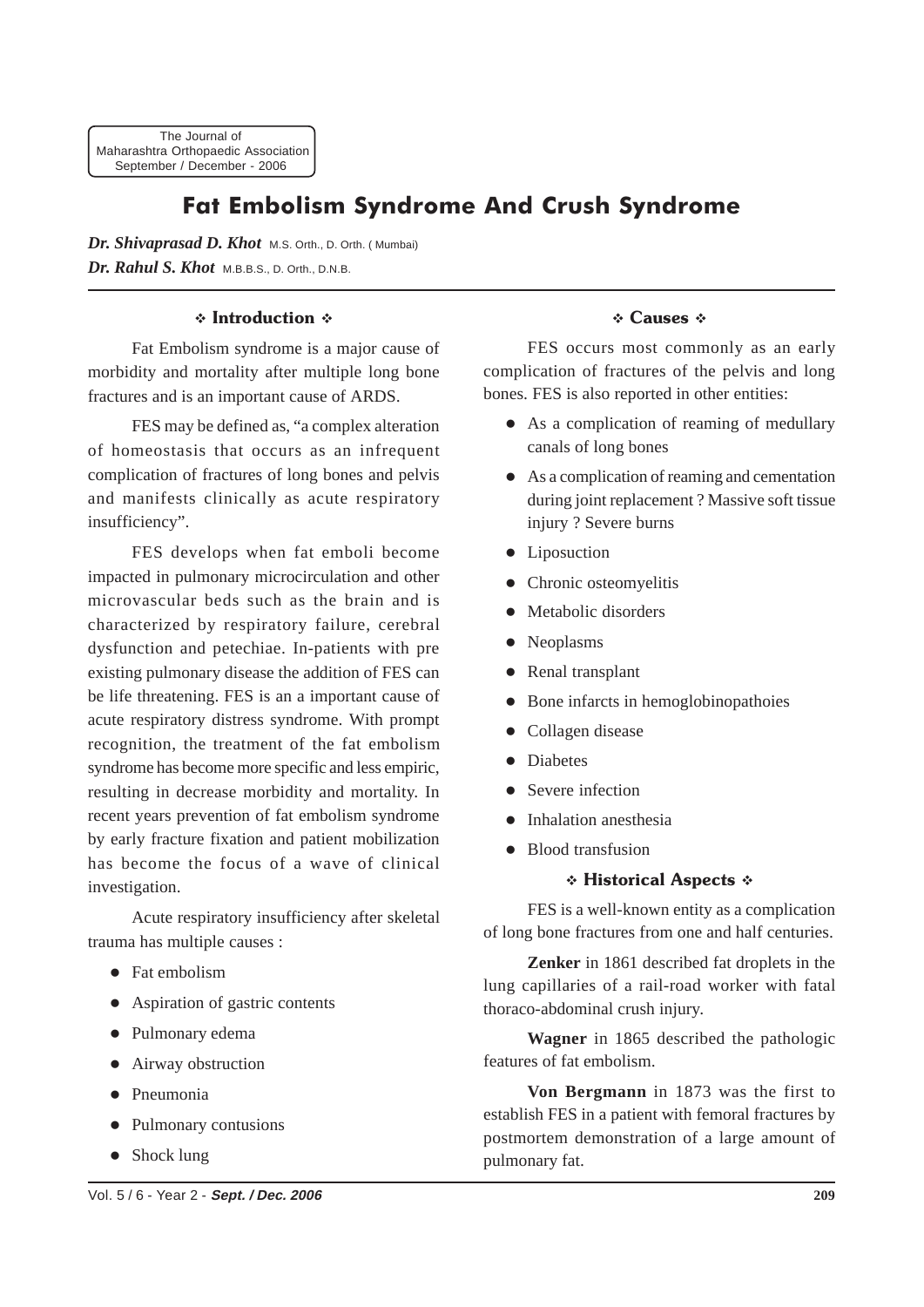**Czerny** in 1875 described the symptoms of FES and the importance of fundoscopic examination in its diagnosis.

**Fenger and Salisbury** in 1879 made the first clinical diagnosis of FES in a patient with femoral fractures and confirmed it by demonstrating massive fat emboli in the lung at autopsy.

#### **†** Incidence †

The exact incidence of FES is not known. The clinical signs and symptoms develop in 0.5% to 2% of patients with long bone fractures and in 10% of patients with multiple fractures. The risk of FES increases with the increased incidence of multiple fractures in major automobile accidents. FES is rare in children probably because of low fat content in their marrow.

### \* Pathogenesis And Pathophysiology \*

This is a subject of conjecture and controversy. The source of embolic fat is thought by most to be the bone marrow. Bone marrow elements have been demonstrated in lung sections, indicating that mechanical fat embolization does occur. Two theories have been offered for the pathogenesis of FES:

**(a) Mechanical theory :** This classic theory postulates that triglyceride particles from injured fat marrow enter the circulation and obstruct the pulmonary micro vessels. Fat globules vary in size from 2 to 200 microns and most get lodged in vessels less than 75 microns in diameter.

- **The blockage of pulmonary capillaries results in :**
- Venoarterial shunting
- Hypoxemia and
- Alveolar hypoperfusion leading to pulmonary dysfunction.

**(B) Biochemical Theory :** As FES has also been documented in non traumatic disorders, the mechanical theory cannot adequately explain the phenomenon. Alternative or additional mechanisms have therefore been suggested. Peltier, Barie and others proposed a biochemical theory which incriminates free fatty acids.

According to them, local hydrolysis of triglycerides and neutral fat emboli by pneumocyte lipase results in increased free fatty acids.

- **Free fatty acids have been shown to be toxic to lung parenchyma and lead to**
- Disruption of alveolar capillary membrane
- Decreased surfactant production
- Interstitial hemorrhage and
- Pulmonary edema resulting in pulmonary dysfunction.

Thus, the latent period before clinical manifestations appear may be explained by the time needed for lipoprotein lipase to convert neutral fat to toxic free fatty acids.

#### ❖ Clinical Presentation ❖

Onset of symptoms is usually within 12 to 72 hours but may manifest as early as 6 hours and as late as 10 days.

Arterial hypoxemia is the hallmark of FES and the clinical manifestations are a result of reduced blood flow to the lungs and brain

#### **Early symptoms are :**

- Shortness of breath
- Restlessness
- Confusion

#### **The classic triad of FES involves :**

- Pulmonary dysfunction
- Cerebral dysfunction and
- Cutaneous changes.

#### **Pulmonary Dysfunction**

### **Features of pulmonary insufficiency are the earliest signs of FES and include :**

- Tachypnoea with respiratory rate more than 30 per minute
- Dyspnoea
- Cyanosis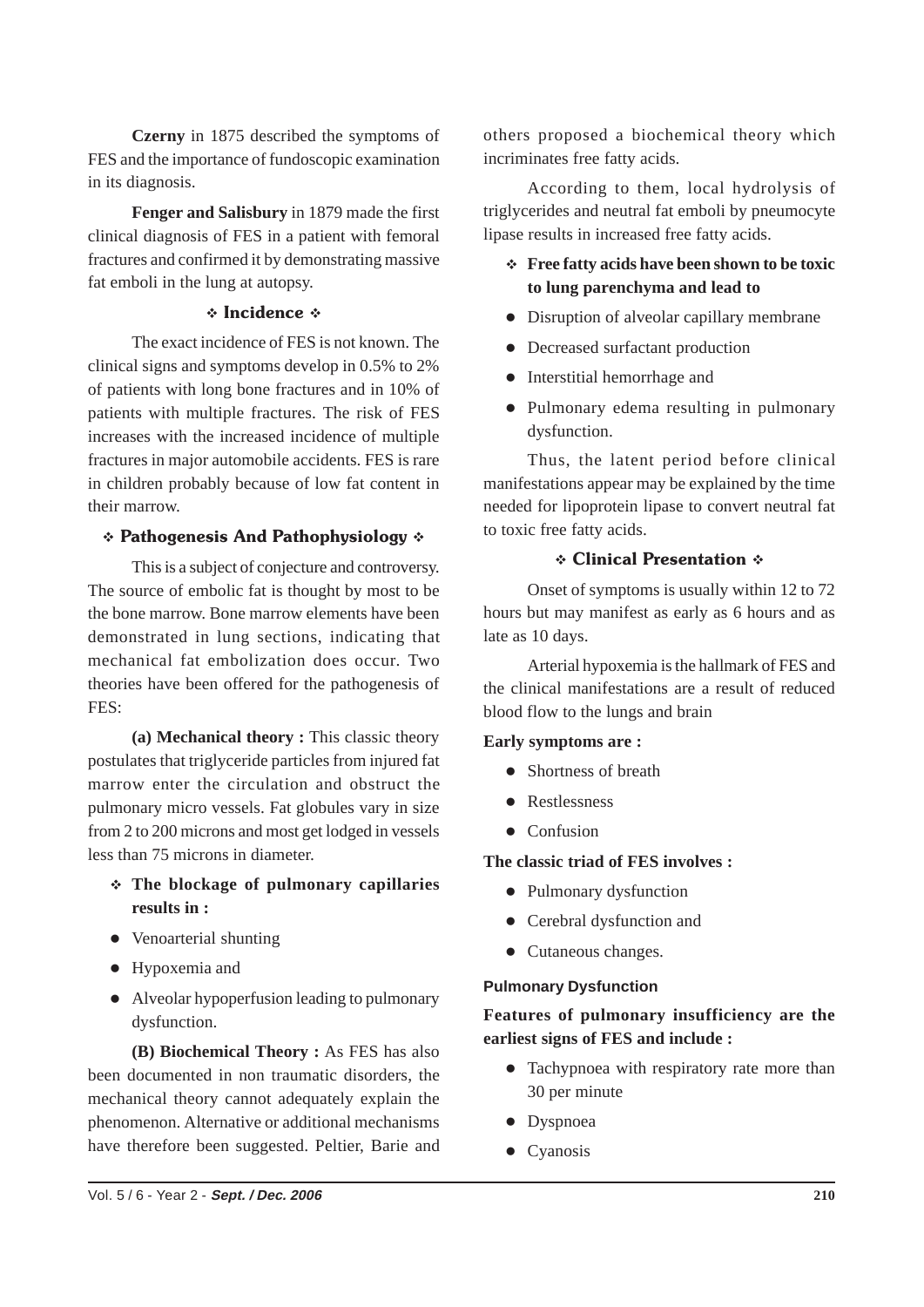- Rales and rhonchi
- Respiratory failure and ARDS
- Occasionally hemoptysis and pulmonary edema

### **Cerebral Dysfunction**

### **Features include :**

- **Restlessness**
- Confusion and disorientation
- Irritability and delirium
- Stupor and coma
- Convulsions
- Diffuse neurological deficit.

The neurological features in FES appear to change periodically and may sometimes progress very rapidly.

# **Cutaneous Changes**

# **Are characterized by :**

- Petechiael rashes located in the upper anterior chest, axilla, neck, oral mucous membrane and conjunctiva.
- Appear on the second to third day
- May occur periodically with accompanying attacks of coma
- Resolve within 7 days

The distribution of petechiae is theorized to the related fat particles floating in the aortic arch and embolising to non-depended skin areas via subclavian and carotid arteries.

# **The other signs of FES include :**

- Pyrexia : Fracture fever / haematoma fever
- Tachycardia: pulse rate more than 140 per minute
- Retinal changes which include edema, hemorrhage or intravascular fat globules as seen on fundoscopy
- $\bullet$  Renal changes like lipuria
- Hepatic changes like jaundice
- Urinary incontinence

# **Sevitt classified FES into 3 distinguishable clinical presentations :**

- **Sub clinical FES**
- **Non fulminant FES**
- **Fulminant FES**

# **Sub clinical FES**

- Probably occurs in almost all long bone fractures of the lower extremity and fractures of the pelvis
- Characterised by decreased PaO2, decreased Hb% and decreased platelets. No clinical signs and symptoms of respiratory insufficiency.

# **Non-fulminant FES**

- Clinical signs and symptoms are clearly evident.
- Respiratory insufficiency, cerebral symptoms and petechiae appear classically
- Typical radiological and haematological changes can be detected

# **Fulminant FES**

- Rarer form and appears within hours of injury
- Characterised by severe respiratory failure and altered mental status and convulsions.

# **FES should be Strongly Suspected if the Patient has**

- Unexplained Dyspnoea and Tachycardia
- Unexplained confusion and cerebral dysfunction
- Petechiae in the upper half of the body.

Often the signs and symptoms may be masked by shock, coma, head injury and anesthetic drugs.

# **᠅ Diagnosis ☆**

The diagnosis of FES is essentially by clinical features and there are no pathognomonic tests for confirmation. However certain laboratory and x-ray features aid in the diagnosis of FES.

# **Laboratory Investigations**

• Sustained reduction in PaO2 levels (partial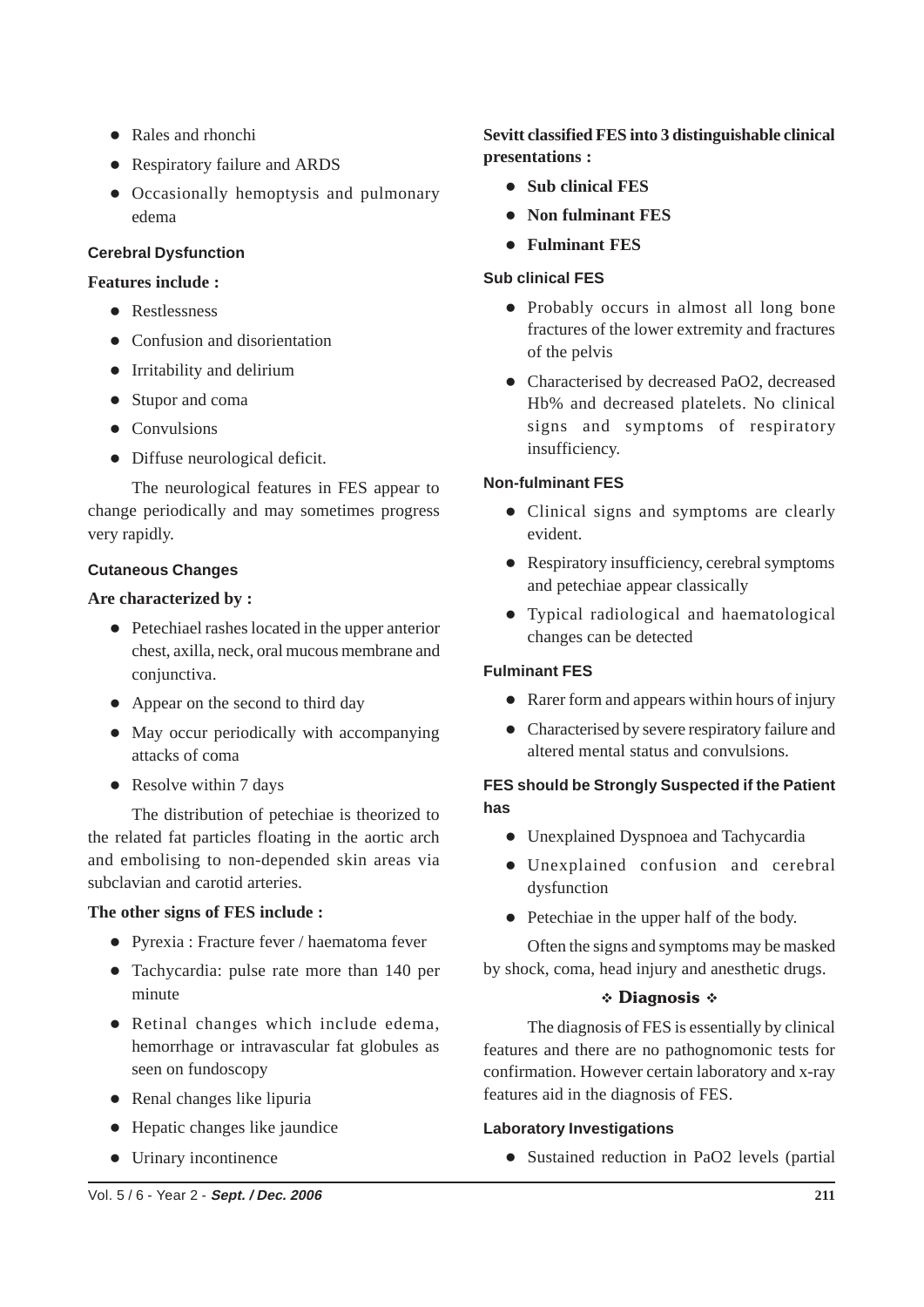pressure of oxygen in arterial blood) below 60 mm of Hg as detected by arterial blood gas analysis indicates FES. Serial determination of PaO2 levels is necessary. Clinical features appear only when the levels fall below 65 mm of Hg.

- Thrombocytopenia; platelets below 150000 cell per cubic millimeter is commonly seen.
- Detection of fat globules in urine, sputum, CSF and blood; usually difficult to do. Gurd suggested detection of pathological fat in filtered venous blood. Cryostat frozen section of clotted blood may reveal fat globules.
- Biopsy of petechiael skin lesions may reveal presence of fat.
- Elevated serum lipase and free fatty acid levels
- Broncho alveolar lavage and detection of fat droplets within cells recovered by lavage may aid in rapid diagnosis of FES.

# $\div$  ECG  $\div$

Show only non-specific changes like T wave inversion, prominent S waves and occasional arrhythmias.

# **X-ray**

Chest X-ray reveals a diffuse fluffy bilateral infiltrate classically called "snow storm" appearance. This may progress to widespread airspace consolidation caused by alveolar hemorrhage and edema.

A differential diagnosis of cardiogenic edema and traumatic lung contusion must be kept in mind.

Since there are no definitive and pathognomonic features of FES, several authors have suggested some aids in diagnosing FES.

Gurd and Wilson have divided the features of FES into major and minor criteria.

| <b>Major Features</b><br>(at least one) | <b>Minor Features</b><br>(at least four) |  |
|-----------------------------------------|------------------------------------------|--|
| • Respiratory<br>insufficiency          | $\bullet$ Pyrexia                        |  |

# \* Gurds Criteria \*

- $\cdot$  Cerebral dysfunction  $\cdot$  Tachycardia
- $\cdot$  Petechiael rash  $\cdot$  Retinal changes
	- Jaundice
	- Renal changes

# **Laboratory Features (at least one)**

- Fat macroglobulinemia
- Anemia
- Thrombocytopenia
- $\cdot$  High ESR

They proposed that if any one major and four minor features are present after a latent period after injury, then a diagnosis of FES could be made.

Schonfeld et al proposed a quantitative means of diagnosing FES

# \* Schonfeld's Fat Embolism Index \*

| <b>Symptoms</b>                        | <b>Score</b> |
|----------------------------------------|--------------|
| $\bullet$ Petechiae                    | 5            |
| $\bullet$ Diffuse alveolar infiltrates | 4            |
| • Hypoxemia (PaO2 less than 9.3 kPa)   | 3            |
| $\triangle$ Confusion                  | 1            |
| $\bullet$ Fever (more than 38'C)       | 1            |
| • Tachycardia                          | 1            |
| (more than 120 beats per min)          |              |
| • Tachypnea (more than 30 per min)     |              |

A cumulative score greater than 5 is necessary for a positive diagnosis of FES.

# \* Differential Diagnosis \*

Since FES involves respiratory insufficiency and cerebral dysfunctions other conditions causing the same features should be kept in mind.

### **The Respiratory Insufficiency Should be Differentiated From**

- Pulmonary contusion
- Pulmonary embolism
- Bronchial pneumonia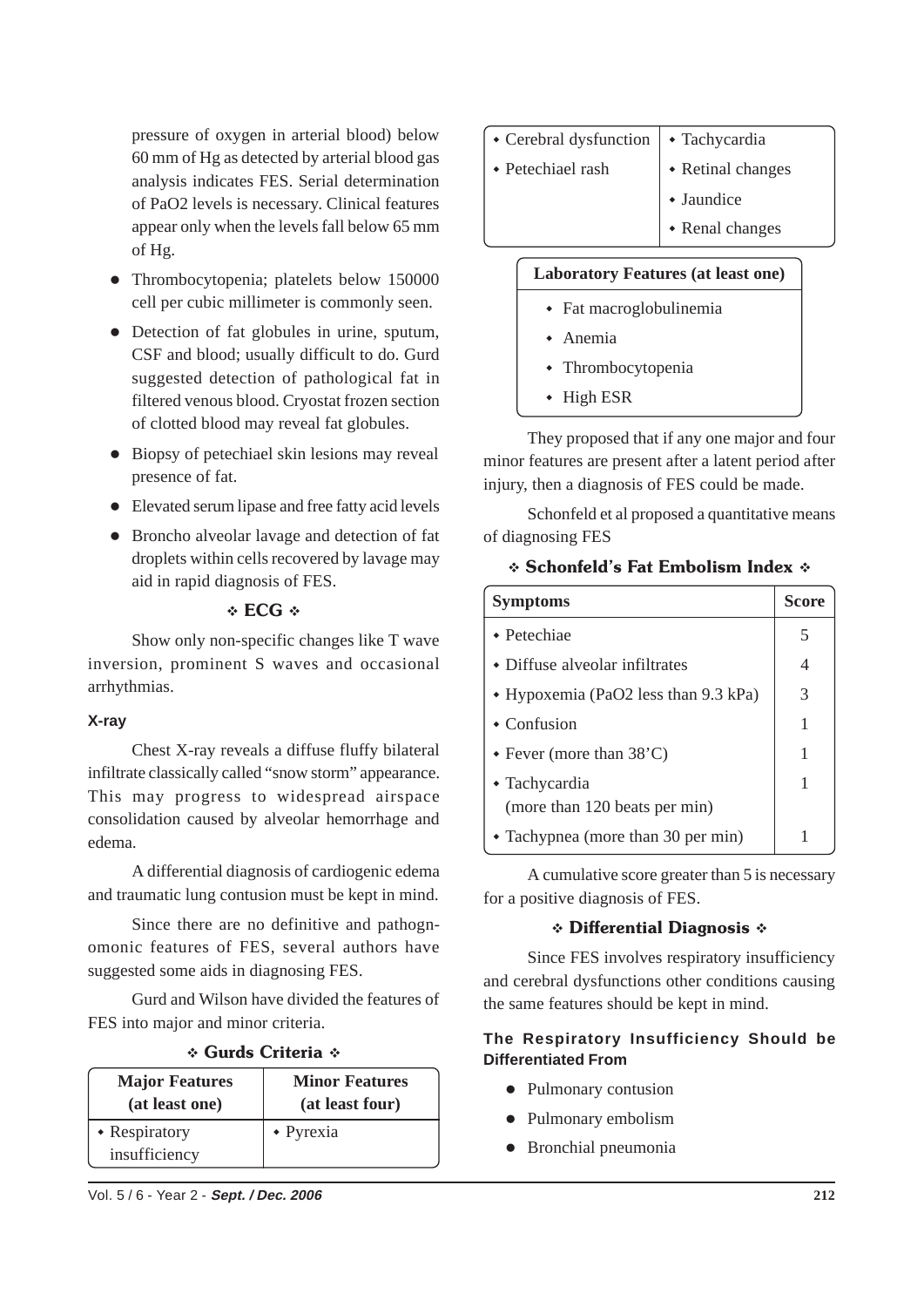### **Radiological Features Differentiating FES From Traumatic Lung Contusion are**

| <b>Features</b>                        | FES                            | <b>Lung Contusion</b>      |
|----------------------------------------|--------------------------------|----------------------------|
| • Onset of X-ray changes after trauma. | 1 to 2 days                    | Immediate                  |
| Distribution                           | <b>Bilaterally</b> symmetrical | Unilateral or asymmetrical |

### **Cerebral Dysfunction Should be Differentiated From**

- Subdural or extradural haematoma
- Cerebral contusion.
- Diabetic coma

### **Clinical Features Differentiating Cerebral Fat Embolism From Craniocerebral Trauma**

| <b>Symptoms and Signs</b> | <b>Cerebral FES</b>     | <b>Craniocerebral Trauma</b> |
|---------------------------|-------------------------|------------------------------|
| Lucid interval            | 48 to 72 hours          | 6 to 10 hours                |
| Confusion                 | Severe                  | Moderate                     |
| Pulse rate                | Rapid more than 140/min | Slow                         |
| Onset of coma             | Rapid                   | Slow                         |
| Localising signs          | Usually absent          | Usually present              |
| Decerebrate rigidity      | Early                   | Terminal                     |

### **†** Treatment †

The treatment of FES consists of general measures and specific measures

### **General Measures**

### **Include**

- Maintenance of airway.
- Maintenance of fluid and electrolyte balance.
- Blood transfusion.
- Immobilization of fractures in splints / POP to prevent further emboilization  $1^*$  Analgesics and when indicated antibiotics.
- Monitoring of BP, urinary output, PaO2.

### **Specific Measures**

### **Respiratory Support is the Mandatory in the Management of FES**

- Oxygen therapy via mask / nasal cannula to maintain PaO2 at 90 mm of Hg ?> Endotracheal intubation and mechanical ventilation if respiratory distress is impending
- Corticosteroids; methyl prednesolone 10 mgs/kg/daily in 3 divided doses i.v. should be administered. It helps by;
	- Inhibiting the inflammatory response of the lungs to emboli
	- Limiting the decrease in PaO2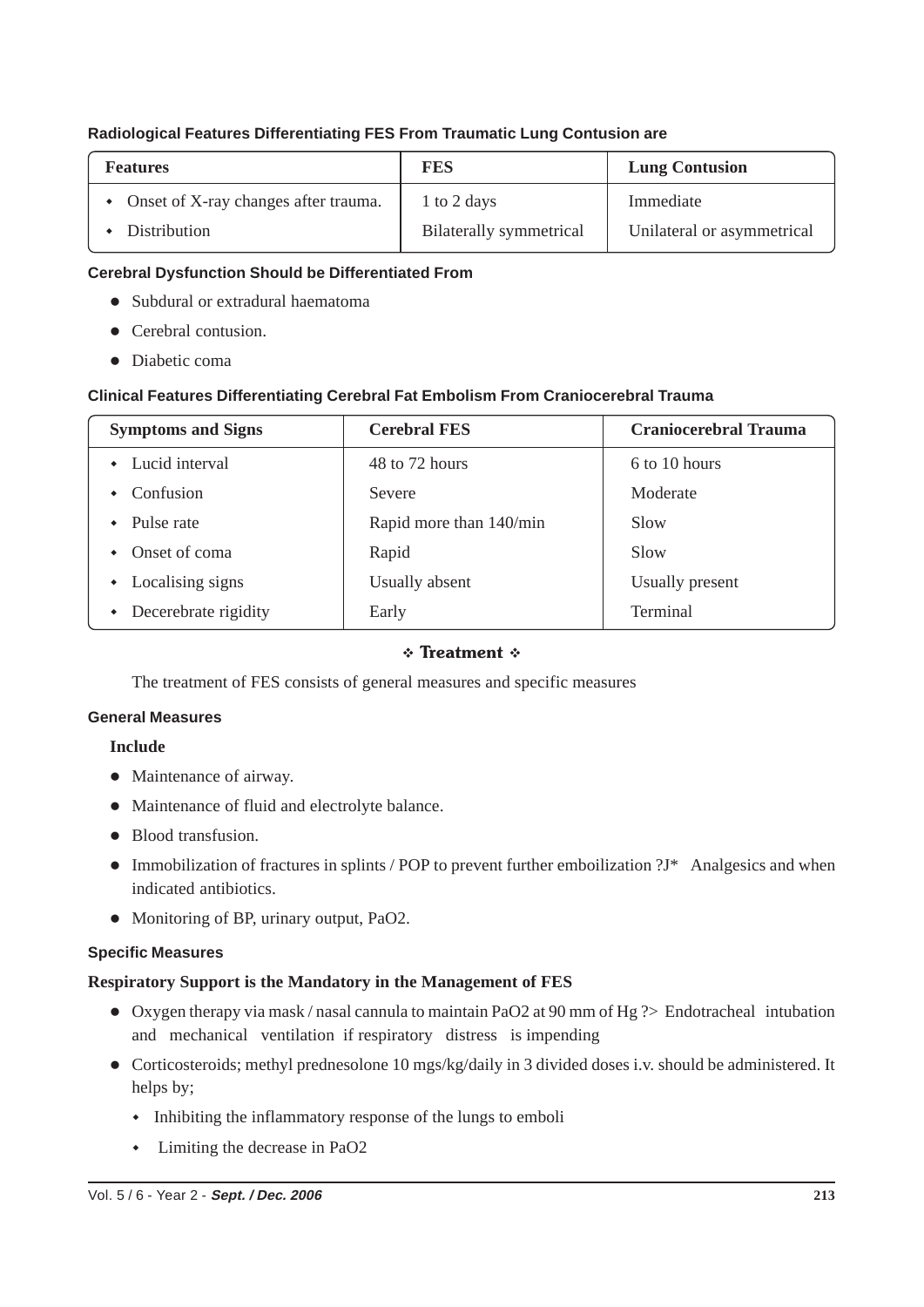- Ethanol / alcohol: accidental evidence shows those intoxicated patients fare better after multiple fractures and FES. It has been suggested that a bolus of alcohol may prevent and limit the effects of FES probably by acting as a lipase inhibitor.
- Other agents like heparin and hypertonic glucose etc. have been tried with no measurable success.

### **Fracture Stabilization**

It has been shown by many authors that early fracture fixation by unreamed intramedullary nailing considerably reduces the incidence of FES. Early internal fixation of fractures aids by,

- Allows the patient to be upright and thus improves lung function
- Decompresses the fracture haematoma and thus eliminates source of emboli
- Eliminates pain and stress of motion at fracture site and reduces need for opiate analgesics

### **Prophylaxis of FES**

We have all been taught that prevention is better than cure. The various measures we can take to prevent FES in an injured patient are,

- Gentle handling, proper splinting and careful transport of the patient with multiple injuries.
- Aggressive treatment of hypovolemic shock
- Early stabilization of fractures
- Reduce bone marrow release into circulation during preparation of medullary canal for intramedullary nailing / prosthesis insertion.
- Identification of patients at risk by regular monitoring with pulseoximetry, blood gas analysis etc.

#### \* Prognosis \*

FES in its subclinical form is self-limiting and recovery is almost complete. FES in its nonfulminant and fulminant forms needs early recognition and aggressive treatment for the patient to recover. Mortality is still close to 5% to 15% and is closely related to severity of respiratory dysfunction. Morbidity is usually secondary to focal cerebral neurological deficit.

### **Intramedullary Reaming and FES**

- Reaming of the medullary canal prior to insertion of a nail or a prosthesis is know to increase the incidence of FES.
- Insertion of femoral stem during hip replacement increases the intramedullary pressure and may lead to embolisation of fat particles and bone marrow leading to FES.
- In these instances not only fat particles but other substances like tissue particles, thromboplastin, fibrin degradation products etc may be the culprits
- It is therefore wise to use unreamed nails in patients with multiple injuries.

### **∻ Summary ∻**

- Fat embolism, usually sub clinical occurs in the majority of patients with fractures of pelvis and long bones.
- Respiratory insufficiency, cerebral dysfunction and petechiae appearing 48-72 hrs after multiple fractures are considered pathgnomonic of fat embolism.
- Despite certain laboratory and radiological diagnostic aids, clinical features are still the corner stone for diagnosis of fat embolism.
- Treatment consists of respiratory support, volume replacement, cortico-steroid

therapy and possible fracture fixation.

- Early detection, careful monitoring and aggressive therapy have considerably reduced the morbidity and mortality due to fat embolism.
- In spite of all available therapy, fulminant fat embolism with severe respirator}' failure can still be fatal.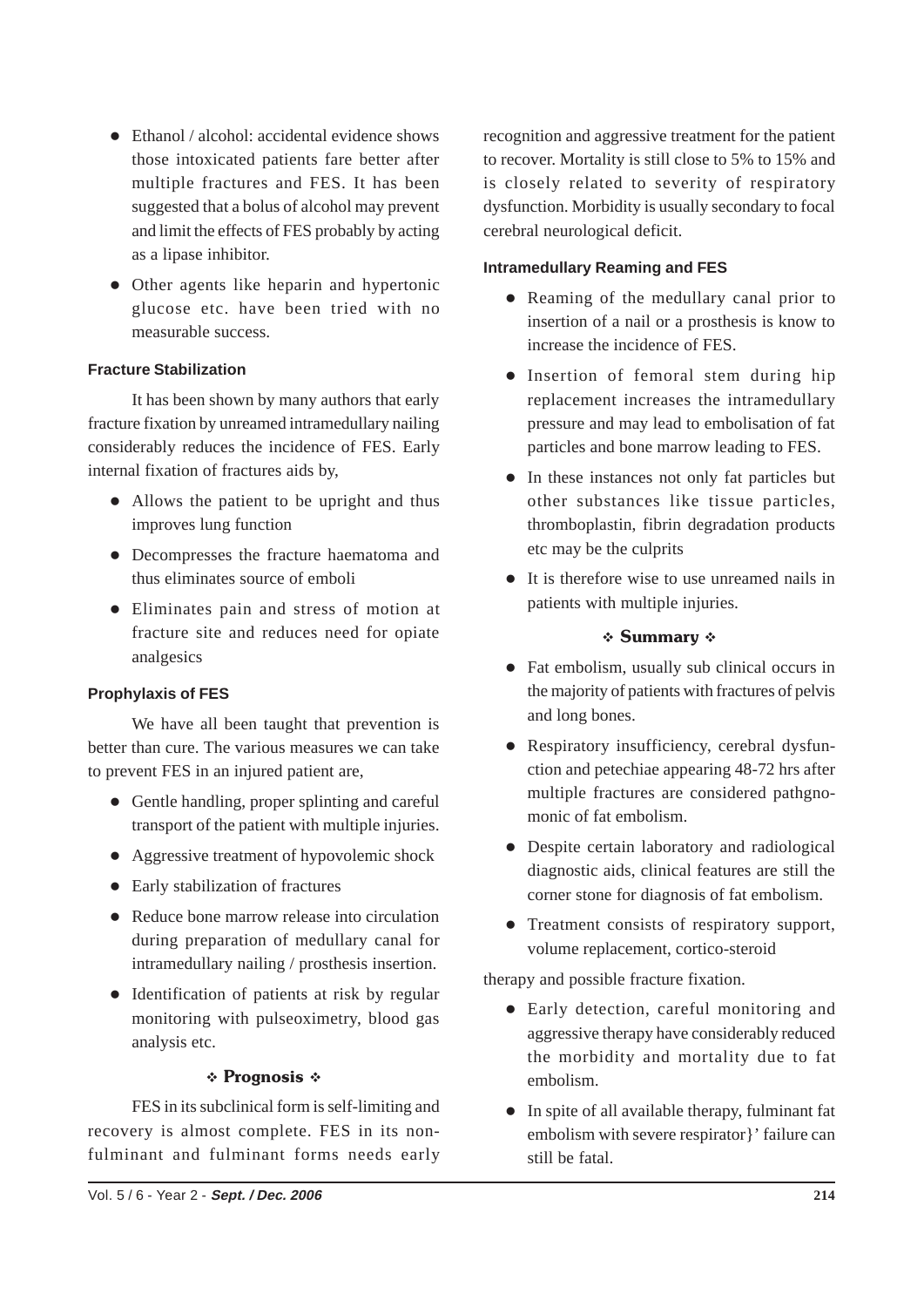### \* Crush Syndrome \*

The term crush syndrome, or traumatic rhabdomyolysis, refers to the sequela of prolonged continuous pressure on muscle tissue. Crush syndrome refers to the systemic manifestation associated with crush injuries, such as hyperkalemia, Myoglobinemia and anuric renal failure.

#### † Causes ∗

#### **Commonly Seen in**

- Earth quake victims
- Bombings
- Train accidents
- Motor vehicle accidents
- Prolonged application of military anti shock trousers

#### **\* Pathophisiology \***

Increased intramuscular pressure more than 240 mm / hg

Muscle break down (direct pressure)

Ischemia and necrosis of muscles (independently)

Reperfusion of ischemic necrotic muscle with oxygenated blood

Reperfusion myopathy (second insult)

Forms reactive oxygen metabolites.

Xanthine oxidase + hypoxanthine + molecular oxygen releases in skeletal muscle

Rapid production of super oxide radicals and hydrogen peroxide

Failure of ion pumps and increased membrane permeability of myocytes and micro vasculature

Fluid shift produces shock (extensive amount of muscle involved)

Release of potassium, phosphorus, lactic acid and myoglobin circulation

Cardiac arrest, shock, acidosis and renal failure.

#### ❖ Clinical Features ❖

### **Local Features**

- Edema with or without cellulitis
- Hematoam with or without abscess
- Copartment syndrome due to extensive muscle edema

#### **Systemic Complication**

- **•** Hypovalemia
- **•** Anemia
- Hypotention
- **·** Tachycardia
- Electrolyte abnormalities like .
	- Hyperkalemia
	- Hypocalcemia
	- Phosphorus and magnesium imbalance
	- Coagulopathy
	- Renal failure  $(5-15%)$

#### ∻ Investigation ↓

- **•** Hematocrit
- $\bullet$  K,Na,Ca,P
- Platelet Count
- Blood urea
- Serum creatanine
- $\bullet$  CPK
- Urine for pigment
- Blood gases
- Appropriate radiographs